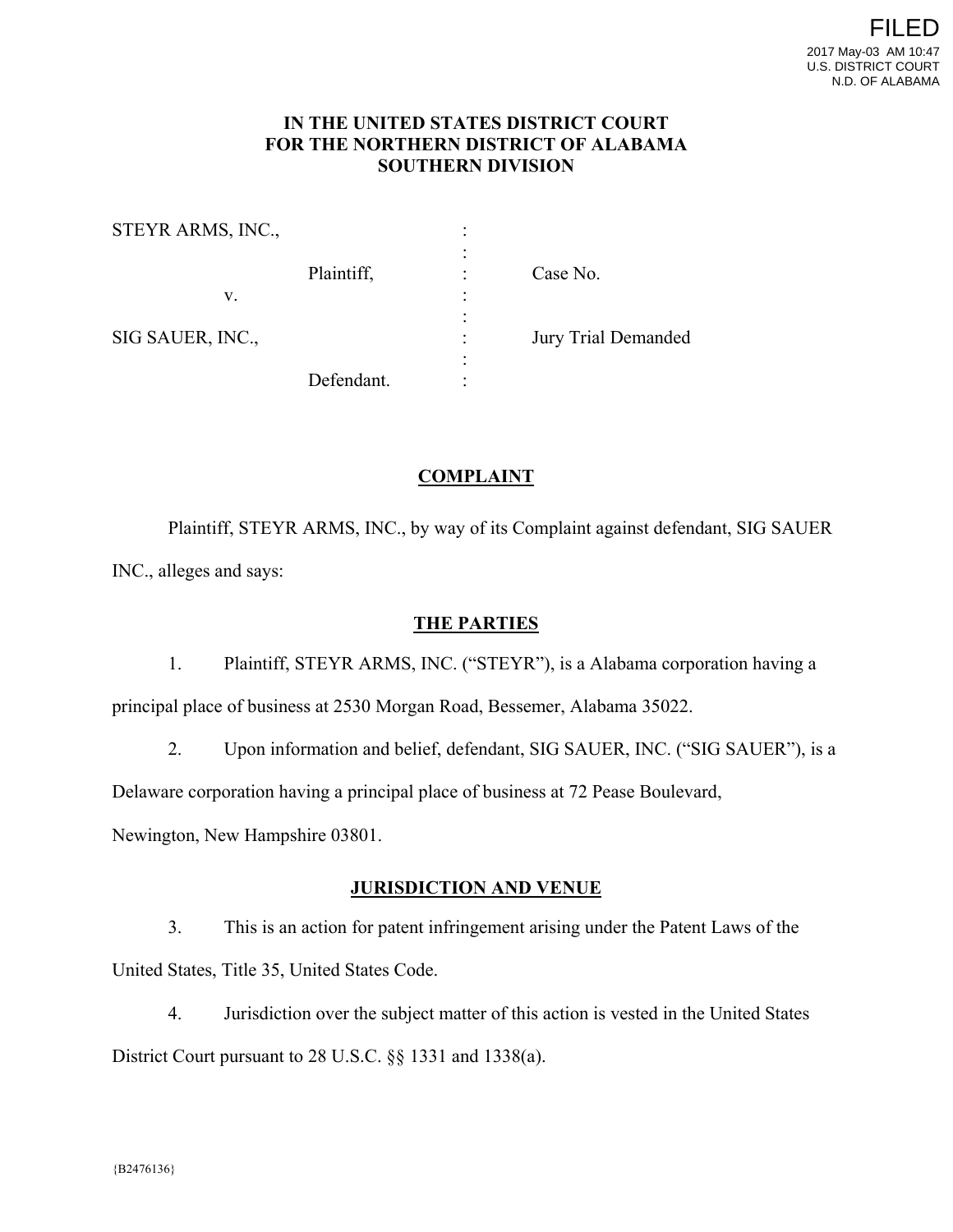5. This Court has personal jurisdiction over SIG SAUER because SIG SAUER regularly operates and conducts business in Alabama, is causing injury in Alabama, is engaged in substantial and not isolated activity within Alabama and/or because a substantial part of the claims arose in this district.

6. Venue is conferred in this judicial district pursuant to 28 U.S.C. § 1391 (b) and (c) and 28 U.S.C. § 1400(b) because SIG SAUER is subject to personal jurisdiction in this judicial district and because SIG SAUER regularly conducts business in this district.

#### **PATENT INFRINGEMENT**

7. STEYR is the owner by assignment of all right, title, and interest in and to United States Letters Patent No. 6,260,301 (hereinafter referred to as "the `301 Patent") entitled, "Pistol, Whose Housing Is Composed Of Plastic." A copy of the `301 Patent is attached hereto as Exhibit A.

8. The `301 Patent was duly and legally issued on July 17, 2001. The `301 Patent remains in full force and effect.

9. The `301 Patent is directed generally to a pistol having a plastic housing and a multifunction metal part removably inserted into the housing. The multifunction metal part includes the guides for the barrel slide and elements of the trigger mechanism are mounted thereon. (See Exhibit A, Abstract, Summary of Invention).

10. The only claim of the `301 Patent, Claim 1 is reproduced below:

1. A pistol comprising a housing; a barrel slide movably mounted on the housing for movement in a firing direction with respect to a barrel; and a trigger mechanism located, at least in part, within the housing, the improvement which comprises a multifunction metal part removably insertable within said housing, said multifunction metal part being provided with guides for the barrel slide and means for supporting the trigger mechanism, said multifunction metal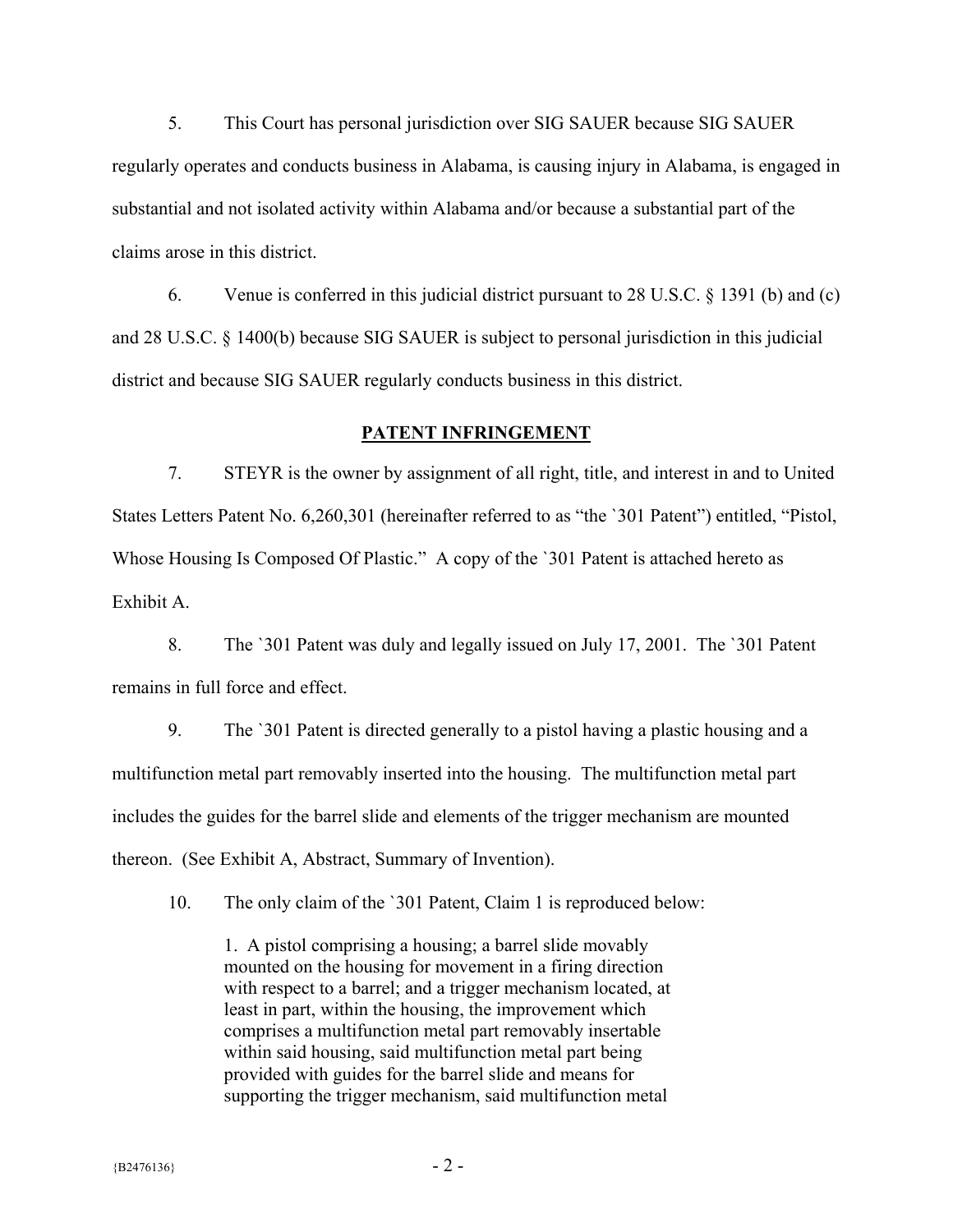part and housing are each provided with a transverse hole which receives a shaft for connecting the housing and the multifunction metal part together, the housing has a rear wall which is provided with a recess for receiving a projection on the multifunction metal part the multifunction metal part includes control means for locking said barrel in the barrel slide.

11. SIG SAUER has infringed and is continuing to infringe claim 1 of the `301 Patent by manufacturing, importing, distributing, marketing, offering for sale, and selling pistols having a plastic housing and multifunction metal part removably mounted therein (hereinafter "the Accused Products"). The Accused Products include, but are not limited to, the SIG SAUER P250 and P320 pistols. Select pages from the P250 Owners Manual are attached hereto as Exhibit B, pp. 1, 13, 36, 46, 48, 62 and 63. Select pages from the P320 Owners Manual are attached hereto as Exhibit C, pp. 1, 13, 50, 52, 62 and 63.

12. As shown in Exhibit B, the P250 pistol includes a plastic housing identified as the grip module and a multifunction metal part identified as the frame (Exhibit B, pp. 36, 62 and 63). The frame is removably insertable into the grip module (Exhibit B, pp. 46 and 48). The frame and grip module each include a transverse hole which receives a takedown lever for connecting the grip module and frame together (Exhibit B, pp. 13, 46 and 48). The frame includes a projection in the form of a locking tab which is received in a recess or mating slot inside the rear of the grip module (Exhibit B, p. 48). The trigger mechanism is located at least in part within the grip module and is supported on the frame (Exhibit B, pp. 46 and 48). The frame also includes guides for the barrel slide. Lastly, the frame includes control means in the form of a slide catch lever pin for locking the barrel in the barrel slide (Exhibit B, pp. 62 and 63).

13. As shown in Exhibit C, the P320 pistol includes a plastic housing identified as the grip module and a multifunction metal part identified as the fire control assembly or frame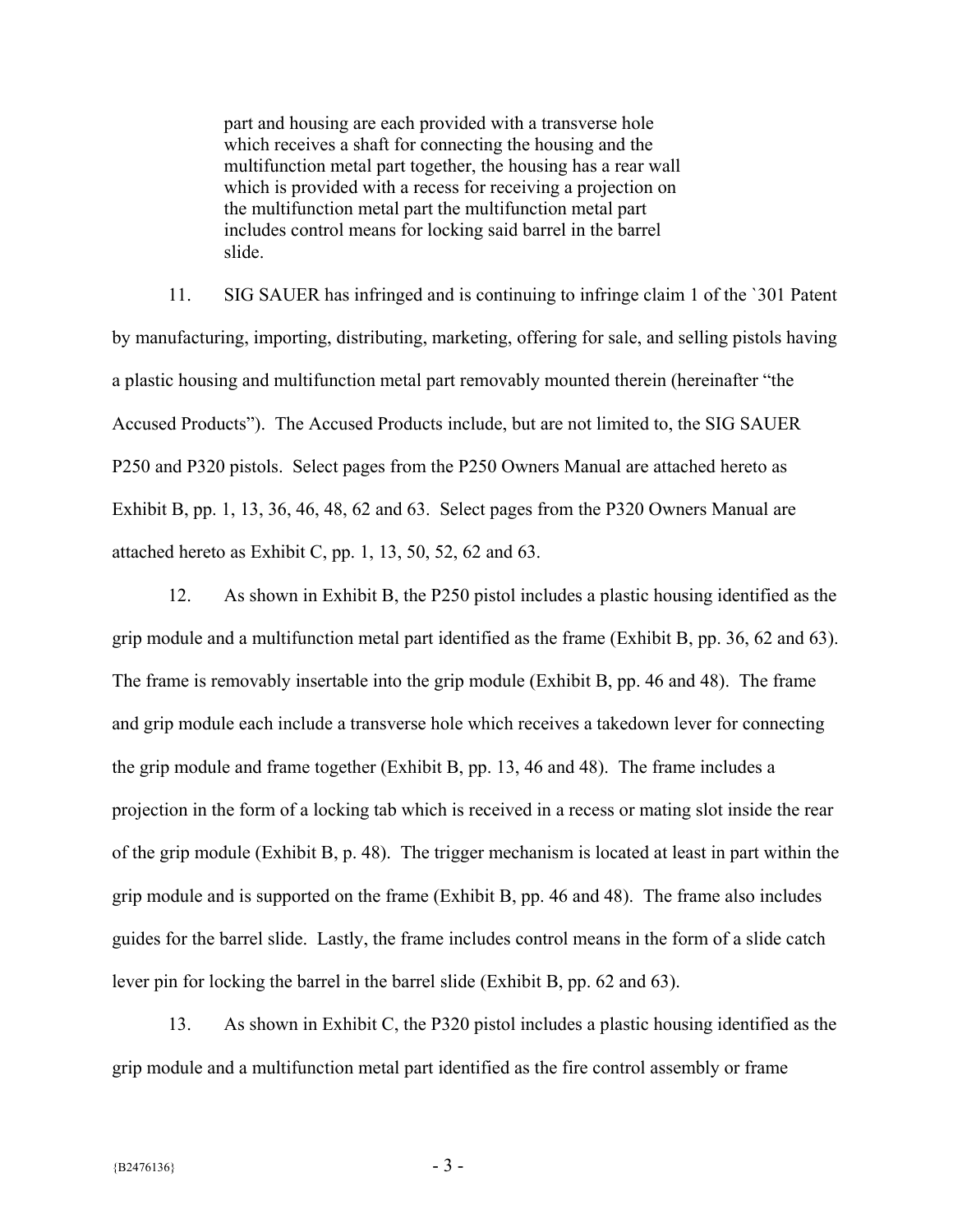assembly (Exhibit C, pp. 50, 52 and 63). The frame assembly/fire control assembly is removably insertable into the grip module (Exhibit C, pp. 50 and 52). The frame assembly and grip module each include a transverse hold which receives a takedown lever for connecting the grip module and frame assembly together (Exhibit C, pp. 50, 52 and 63). The frame assembly includes a projection in the form of a locking tab which is received in a recess or mating slot inside the rear of the grip module (Exhibit C, p. 52). The trigger mechanism is located at least in part within the grip module and is supported on the frame assembly (Exhibit C, pp. 50, 52 and 63). The frame assembly also includes guides for the barrel slide. Lastly, the frame assembly includes control means in the form of a pin for locking the barrel in the barrel slide (Exhibit C, pp. 62 and 63).

14. The activities of SIG SAUER constitute direct infringement of the `301 Patent.

15. SIG SAUER's infringement of the `301 Patent has been without license from STEYR and in violation of STEYR's patent rights, and it is believed that SIG SAUER will continue to infringe STEYR's patent rights unless enjoined by this Court.

16. SIG SAUER's acts of infringement have been willful and deliberate, with full knowledge of STEYR's patent rights.

17. As a result of SIG SAUER's willful infringement of the `301 Patent, STEYR has been damaged and will continue to be damaged in an amount to be determined at trial. STEYR has suffered and will continue to suffer irreparable injury unless the infringing activities of SIG SAUER are enjoined.

18. By virtue of SIG SAUER's willful and deliberate infringement, this is an "exceptional case" within the meaning of 35 U.S.C. § 285.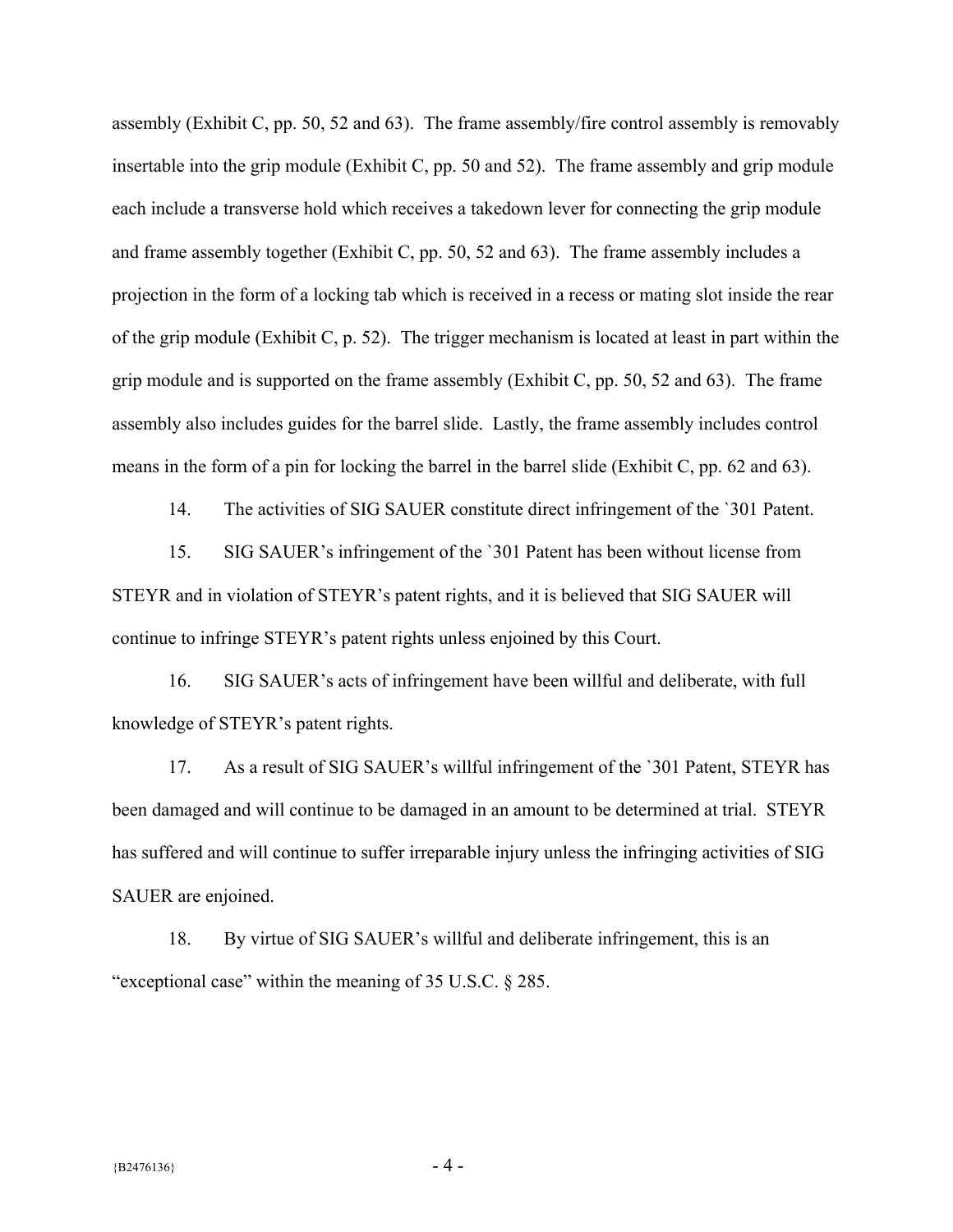WHEREFORE, STEYR prays for the following relief:

A. Judgment for STEYR on its cause of action for patent infringement.

B. Entering a preliminary and permanent injunction against SIG SAUER, its officers, directors, agents, employees, and all those in active concert or participation with them who receive actual notice of the judgment by personal service or otherwise, enjoining them from making, using, importing, offering for sale, and selling pistols which infringe the `301 Patent, including but not limited to, the P250 and P320 pistols and from otherwise infringing, contributing to infringement, and actively inducing infringement of the `301 Patent.

C. An award of compensatory and punitive damages to STEYR by reason of the wrongs committed by SIG SAUER, including an award of increased damages pursuant to 35 U.S.C. § 284 for SIG SAUER's willful and deliberate patent infringement.

E. That this is an exceptional case and awarding STEYR its costs, expenses and attorneys' fees pursuant to 35 U.S.C. § 285.

F. An assessment of interest on the damages so computed.

G. Such other and further relief as this Court deems just and proper. PLAINTIFF DEMANDS A TRIAL BY JURY.